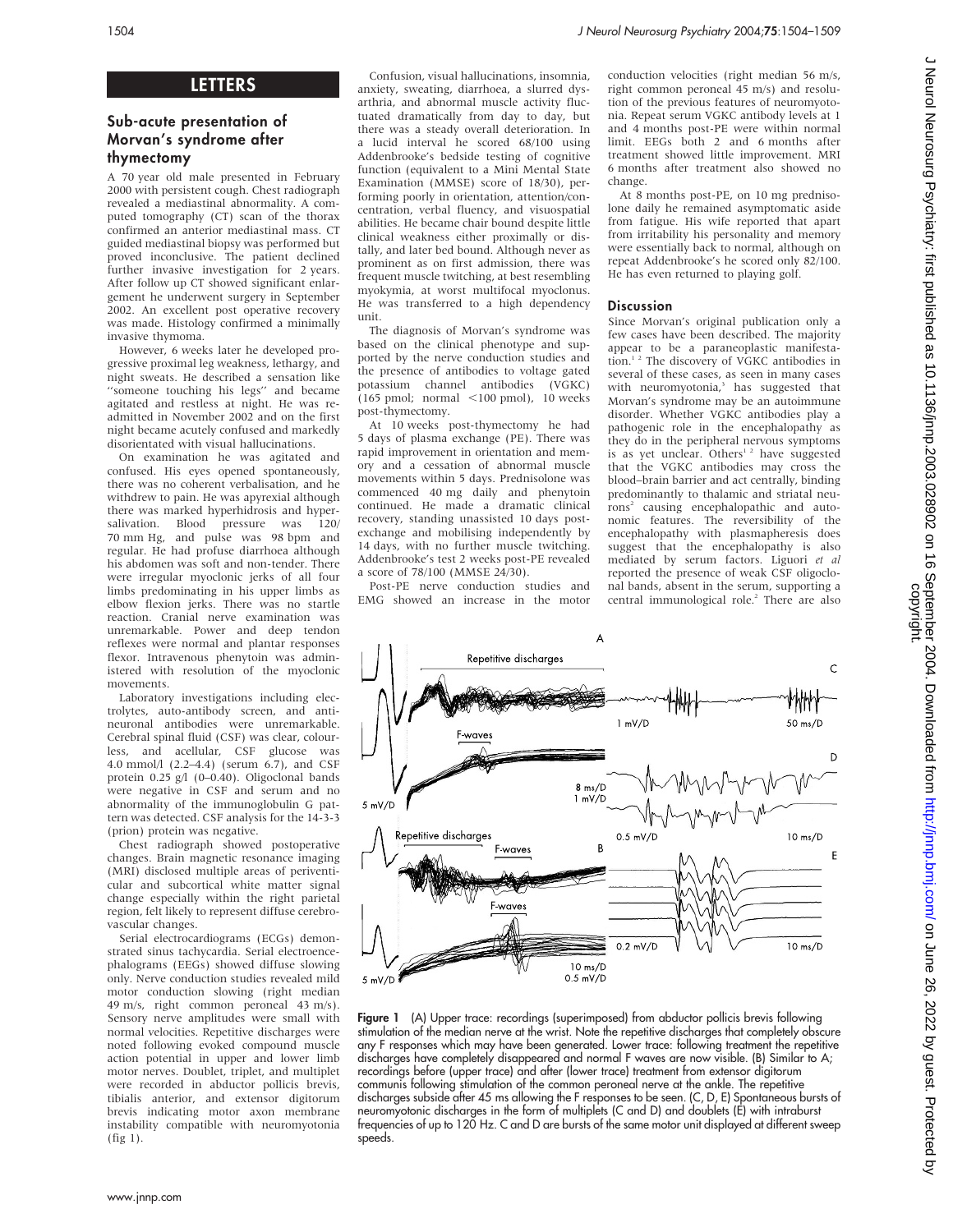reports of non-paraneoplastic limbic encephalitis associated with raised serum VGKC4 suggesting that these antibodies may give rise to a spectrum of neurological disease presenting with symptoms arising peripherally, centrally, or both.<sup>5</sup> However in our case and the case reported by Lee  $et$   $al<sup>1</sup>$  oligoclonal bands were absent in CSF and serum, and CSF immunoglobulin profiles were unremarkable.

The natural history of Morvan's is highly variable. Two cases have been reported to remit spontaneously. In one of these cases remission was associated with a fall in the serum level of VGKC antibodies. Others have required a combination of plasmapheresis and  $\log$  term immunosuppression,<sup>12</sup> although in one of these cases the patient died shortly after receiving PE.<sup>2</sup> Other fatalities without remission have been described by, amongst others, Morvan himself. Cardiac involvement in some cases may increase vulnerability to sudden death.

Thymectomy has previously been a proposed treatment for Morvan's syndrome. This is the first reported case of Morvan's syndrome presenting post-thymectomy. Morvan's syndrome normally presents with a slow insidious onset over months to years.1 2 Our case is unique in that presentation was over days, just weeks post-thymectomy, and responded to a single PE course with low dose immunosuppression. We hypothesise that surgery may have precipitated a rise in the serum VGKC antibodies levels, which were cleared by one course of PE resulting in remission as supported by the drop in serum VGKC levels. Although potentially a low risk of thymectomy, it is an important complication to recognise because of the dramatic reversibility to treatment.

#### D A Cottrell

Department of Neurology, Newcastle General Hospital, Newcastle upon Tyne, UK

#### K J Blackmore

Department of Cardiothoracic Surgery, Freeman Hospital, Newcastle upon Tyne, UK

#### P R W Fawcett

Department of Neurophysiology, Newcastle General Hospital, Newcastle upon Tyne, UK

D Birchall Department of Neuroradiology, Newcastle General Hospital, Newcastle upon Tyne, UK

#### A Vincent

Department of Neurology, Institute of Molecular Biology, John Radcliffe Hospital, Oxford, UK

#### S Barnard

Department of Cardiothoracic Surgery, Freeman Hospital, Newcastle upon Tyne, UK

#### T J Walls

Department of Neurology, Newcastle General Hospital, Newcastle upon Tyne, UK

Correspondence to: D A Cottrell, Department of Neurology, Newcastle General Hospital, Newcastle upon Tyne NE4 6BE, UK; d.a.cottrell@newcastle.ac.uk

doi: 10.1136/jnnp.2003.031401

#### References

- 1 Lee EK, Maselli RA, Ellis WG, et al. Morvan's fibrillary chorea: a paraneoplastic manifestation of thymoma. J Neurol Neurosurg Psychiatry 1998;65:857–62.
- 2 Liguori R, Vincent A, Clover L, et al. Morvan's syndrome: peripheral and central nervous system

and cardiac involvement with antibodies to voltage-gated potassium channel antibodies. Brain 2001;124:2417–26.

- 3 Newsom-Davis J, Mills KR. Immunological associations of acquired neuromyotonia (Isaac's syndrome): report of five cases and literature review. Brain 1993;116:453–69.
- 4 Buckley C, Oger J, Clover L, et al. Potassium channel antibodies in two patients with reversible limbic encephalitis. Ann Neurol 2001;50:73–8.
- 5 Hart IK, Maddison P, Newsom-Davis J, et al. Phenotypic variants of autoimmune peripheral nerve hyperexcitability. Brain 2002;125:1887–95.

# Urinary retention associated with mild rhombencephalitis

The importance of the pontine tegmentum as the micturition centre responsible for urinary voiding has been well established from animal studies.<sup>1</sup> A cliniconeuroradiological study showed that the nuclei involved are the pontine reticular nucleus and the reticular formation, located adjacent to the locus ceruleus and the medial parabrachial nucleus.2 This micturition centre, which is thought to coordinate detrusor sphincter activity during micturition, probably conveys its efferent fibres through the bulbospinal pathway to the spinal parasympathetic nucleus.

We describe a patient with suspicion of mild viral rhombencephalitis presenting with acute urinary retention because of a lesion affecting the dorsal tegmentum of the medulla and the pontomedullary junction bilaterally. Reports on urinary retention caused by bulbar lesions other than stroke and tumours are rare but emphasise the importance of this often neglected association.

#### Case report

A 34 year old Nepali construction worker, with no past medical history, presented with suprapubic pain because of acute urinary retention and was admitted for observation. In the weeks before admission he had complained of mild headache and dizziness. The headache responded well to paracetamol. There was no history of orogenital ulcers, and he had received no recent vaccinations.

On admission, he was conscious and alert, with normal cognitive examination. There was no neck stiffness. Fundoscopy, pupil reflexes, accommodation, and vertical and horizontal eye movements were normal. Bulbar function was intact. There was generalised hyperreflexia, including the jaw jerk, with equivocal plantar responses. There was no indication of spinal cord or cauda equina syndrome on sensory examination. Coordination and gait were normal. He had urinary retention (550 ml), which was managed with an indwelling catheter. General examination revealed an afebrile patient with normal vital signs. Skin testing for tuberculosis was negative. Peripheral blood analysis showed normal findings: the erythrocyte sedimentation rate was 4 mm/h and the white blood cell count was 8500/µl (60% neutrophils and 27% lymphocytes). Magnetic resonance imaging (MRI) of the spinal cord including the cauda equina was normal. However, MRI of the brain stem revealed a symmetrical bilateral abnormal high signal on T2 weighted images in the medulla and pontomedullary junction (fig 1). Cerebrospinal fluid (CSF) analysis revealed features of aseptic meningitis (105 cells/mm3



Figure 1 Magnetic resonance imaging of the brain stem (sagittal view). T2 weighted images on admission show hyperintense focus in the tegmentum of the medulla oblongata, extending from the pontomedullary junction downward.

with 96% lymphocytes and 4% neutrophils, and normal protein, glucose, and IgG). Serum autoantibody, viral serology tests, and CSF smear and cultures did not contribute to the diagnosis. Neurophysiological investigations (visual evoked and somatosensory evoked potentials) were normal. A urogram showed an atonic bladder. Organic obstructive urological disease was excluded radiologically, and no urological cause for the urinary retention could be identified. On the basis of the neurological findings, there was involvement of the pyramidal tracts and the micturition centre or its efferent pathways. The differential diagnoses included mild viral rhombencephalitis, acute demyelinating disorder (multiple sclerosis or acute disseminated encephalomyelitis), or an underlying autoimmune disorder (for example, neuro-Behçet disease). Three weeks after admission, the neurological symptoms gradually disappeared. Repeat CSF analysis and spinal MRI were normal. MRI of the brain stem revealed regression of the hyperintense lesions on the T2 weighted images.

#### Comment

Although this patient was likely to have suffered from a mild, probably viral rhombencephalitis, the true diagnosis remains unclear. We speculate that parainfectious demyelination or direct viral invasion was likely to have been the cause of the patient's neurological presentation. Intriguingly, a similar case was reported by Komiyama et al, in which a 30 year old man had urinary retention, mild horizontal gaze paresis, and hypaesthesia around the mouth and fingers.<sup>3</sup> In their case, the MRI findings revealed several amorphous lesions in the pons and cerebellum, in addition to a well defined lesion in the right dorsolateral tegmentum of the upper pons. CSF analysis showed a mild increase in protein but only 3 cells/mm<sup>3</sup>. In contrast to their patient, the lesions in our case were bilateral and extended from the medulla to the pontomedullary junction, but showed a similar rate of disappearance (four weeks).

Brain stem control of micturition has been reviewed by Sakakibara and Fowler.<sup>4</sup> Urinary retention is extensively described in patients with brain stem tumours or strokes. In the series of patients with brain stem tumours, the majority of the lesions were located in the pons and medulla, while in patients with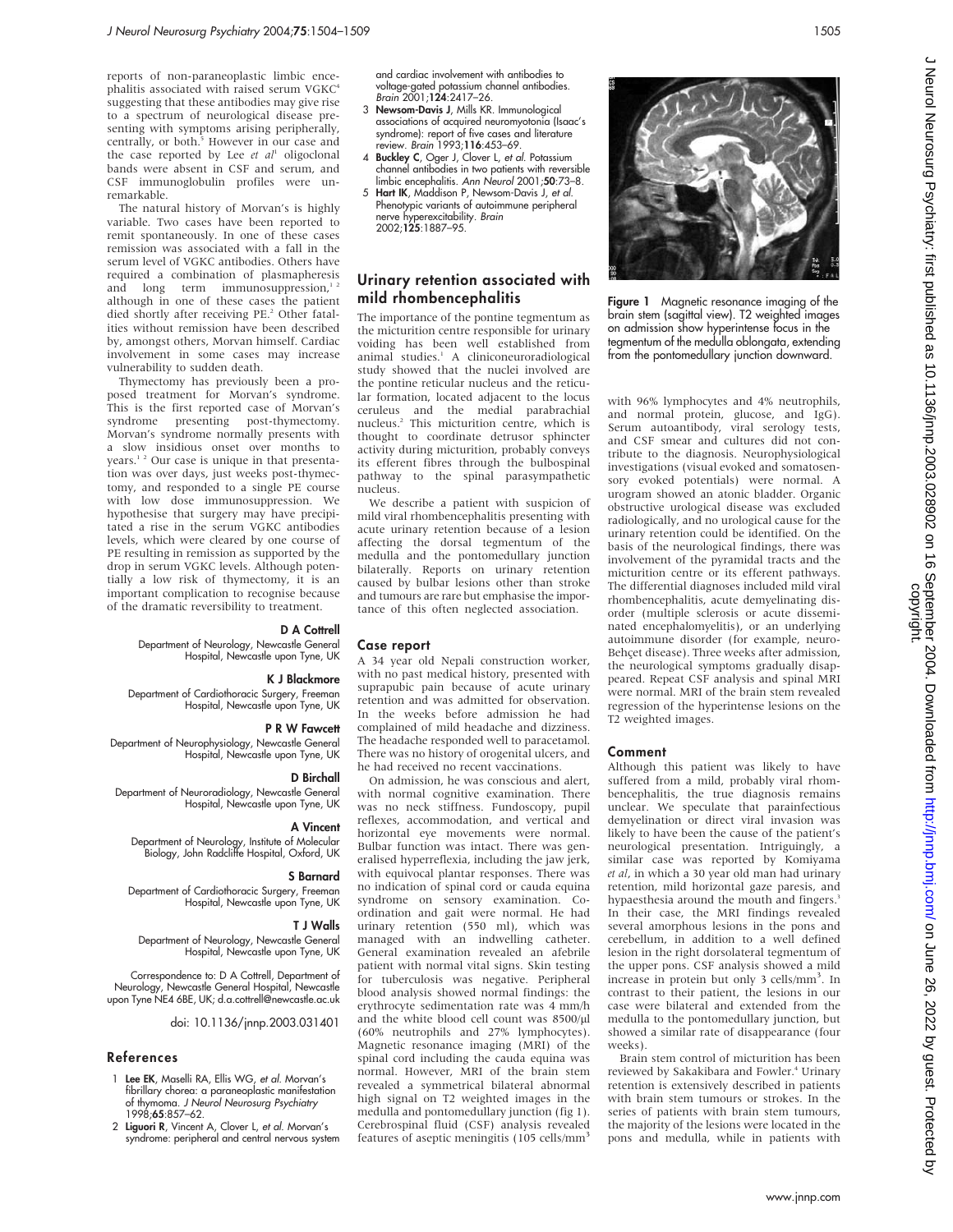brain stem strokes the lesions were exclusively located in the pontine tegmentum. Therefore it is likely that the efferent pathways originating from the pontine micturition centre were affected at the level of the medulla in our patient. This case shows that transient urinary retention with minimal neurological symptoms can be associated with medullary lesions, and is probably caused by direct viral infection or by parainfectious demyelination.

D Deleu, A El Siddij, S Kamran, A Hamad

Department of Neurology, Hamad Medical Corporation, Doha, State of Qatar

# K Salim

Department of Radiology, Hamad Medical **Corporation** 

Correspondence to: Dr Dirk Deleu, Department of Medicine (Neurology), PO Box 3050, Hamad Medical Corporation, Doha, State of Qatar; doc\_deleu@ hotmail.com

doi: 10.1136/jnnp.2004.040568

Competing interests: none declared

# References

- 1 Noto H, Roppolo J, Steers W, et al. Electrophysiological analysis of the ascending and descending components of the micturition reflex pathway in the cat. Brain Res 1991;549:95–105.
- 2 Sakakibara R, Hattori T, Yasuda K, et al. Micturitional disturbance and the pontine tegmental lesion: urodynamic and MRI analyses of vascular cases. J Neurol Sci 1996;141:105–10.
- 3 Komiyama A, Kubota A, Hidai H. Urinary retention associated with a unilateral lesion in the dorsolateral tegmentum of the rostral pons. J Neurol Neurosurg Psychiatry 1998;65:953-4.
- 4 Sakakibara R, Fowler CJ. Cerebral control of bladder, bowel, and sexual function and effects of brain disease. In: Fowler CJ, ed. Neurology of bladder, bowel, and sexual dysfunction. Woburn, MA: Butterworth-Heinemann, 1999:229–43.

# Long term continuous bilateral pallidal stimulation produces stimulation independent relief of cervical dystonia

Idiopathic cervical dystonia is the most common form of focal dystonia in adults.<sup>1</sup> It is characterised by involuntary, sustained contractions of the cervical muscles and produces abnormal head movements or postures. Although deep brain stimulation (DBS) of the globus pallidus internus (GPi) is now accepted in the treatment of a wide spectrum of dystonias including cervical dystonia (for a review, see Krauss<sup>3</sup>), the mechanisms underlying its beneficial effects on dystonia remain unclear. We report a patient in whom continuous long term (22 month) bilateral pallidal stimulation eventually produced stimulation independent relief of cervical dystonia.

This 54 year old right handed man had a one year history of involuntary head rotation toward the left. He had no previous exposure to neuroleptics and no family history of dystonia. On admission in June 2000, he manifested severe cervical dystonia with neck pain characterised by left and posterior head turn and tilt (fig 1A). The right sternocleidomastoid muscle was contracted and hypertrophied. His cervical dystonia decreased in the supine position or when performing a

sensory trick which consisted of putting his right hand on his chin or neck. On the Toronto western spasmodic torticollis rating scale (TWSTRS), his total severity score (TSS) was 25 (maximum = 35), and his total disability score (TDS) was 21 (maxi $mum = 30$ ).

Brain magnetic resonance imaging showed no obvious abnormalities. Sequential pharmacological trials including diazepam  $(4\times2 \text{ mg/day})$ , trihexyphenidyl  $(4\times2 \text{ mg/m})$ day), tiapride (3×25 mg/day), and sulpiride (3×50 mg/day) produced unsatisfactory results. Botulinum toxin (BTX) treatment is now established as a treatment of choice in patients with cervical dystonia, while bilateral pallidal stimulation is still an investigational treatment. However, at the time of these trials, the use of BTX injections was not approved in Japan for the treatment of cervical dystonia. The patient was referred for surgery after informed consent had been obtained from both him and his family.

Quadripolar DBS electrodes (model 3387, Medtronic Inc, Minnesota, USA) were<br>implanted as previously described.<sup>45</sup> The target points were determined to be 2 mm anterior and 20 mm lateral to the midpoint of the anterior to posterior commissure line, and 1 mm dorsal to the third ventricle floor. The most ventral contacts were placed exactly on the target points (fig 1B, C). As six day stimulation tests confirmed the beneficial effects of DBS, a receiver for the external transmitter was implanted (Mattrix transmitter, model 3272, Medtronic). The cervical dystonia and neck pain were markedly alleviated within minutes of initiating DBS.4 Extensive trials showed that optimal results were produced at a frequency of 60 Hz, pulse width 500  $\mu$ s, and amplitude 6.0 V.<sup>45</sup> As the external stimulator that we first employed permitted bipolar but not monopolar stimulation, contact 0 was used as the cathode and contact 1 as the anode. Upon stimulation, the cervical dystonia was markedly alleviated (fig 1D), with TWSTRS TSS and TDS of 6 and 5, respectively. By contrast, when stimulation was discontinued, the dystonic symptoms reappeared immediately and resumed at the preoperative level (fig 1E).

With stimulation, the patient was able to return to his job and resume his normal life. However, he began to complain that using the external transmitter was inconvenient. Moreover, he was afraid of the immediate return of his cervical dystonia when he discontinued stimulation—for example, when replacing the battery or taking a bath. Therefore, in June 2001 the external transmitter receiver was replaced with internal pulse generators (IPGs) (Itrel III, Medtronic Inc). Extensive trials showed that optimal results were produced at 60 Hz, 450 µs, and 2.6 V. Monopolar stimulation was applied using contacts 0 and 1 as the cathode and the pulse generator as the anode. At this optimal setting, his TWSTRS TSS and TDS were 5 and 5, respectively. Continuous bilateral pallidal stimulation allowed him to continue a normal life. With two active electrodes stimulating (at 60 Hz, 450  $\mu$ s, and 2.6 V) for 24 hours a day, the battery life of the Itrel III is about 24 months. Thus, in April 2003 (22 months after placement of the DBS electrodes), revision of the IPGs was carried out before depletion of the batteries. This was the first time of discontinuation of the DBS since the implantation of the IPGs. Expecting that his cervical dystonia would reappear as usual when stimulation using the external transmitter was discontinued, we planned to switch on the generators immediately after surgery. However, without stimulation, the cervical dystonia did not worsen and at the time of writing (fig 1F) his TWSTRS TSS and TDS continue to be 6 and 5, respectively. Compared with the values obtained before the implantation of the DBS electrodes, there was approximately 76% improvement in the cervical dystonia. Pharmacotherapy had been continued unchanged from before the surgery: diazepam (4×2 mg/day), trihexyphenidyl (4×2 mg/day), tiapride (3×25 mg/day), and sulpiride  $(3\times50 \text{ mg/day})$ .



Figure 1 (A) Photograph taken before implantation of the deep brain stimulation (DBS) electrodes. Note severe cervical dystonia characterised by left and posterior head turn and tilt. The right sternocleidomastoid muscle was contracted and hypertrophied. (B, C) Location of the electrodes superimposed on the frontal (B) and lateral (C) view in selective third ventriculography. The target points are indicated by asterisks. AC, anterior commissure; ML, midline; PC, posterior commissure. (D, E) Photographs taken 10 days after implantation of the DBS electrodes. On stimulation with the external stimulator, cervical dystonia was markedly alleviated (D). In contrast, upon discontinuation of stimulation, the dystonic symptoms reappeared immediately and returned to the preoperative level (E). (F) Photograph taken six months after discontinuation of the GPi DBS with internal stimulators. Without stimulation, there was marked relief of the cervical dystonia.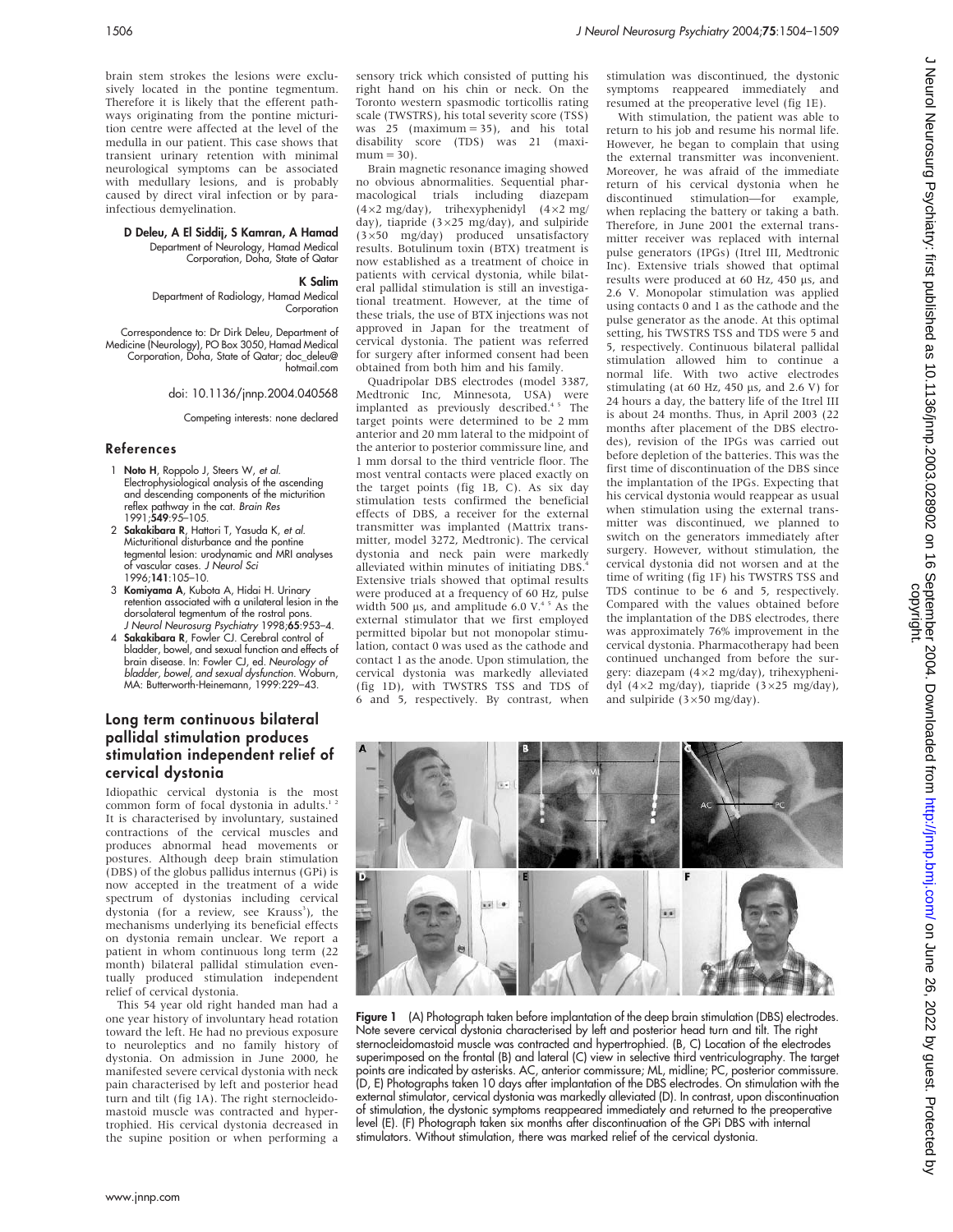## Comment

Interestingly, long term (about 22 months) continuous bilateral GPi DBS with IPGs produced stimulation independent relief of this patient's cervical dystonia, although short term (less than 24 hours because of limited battery life) and discontinuous DBS with the external transmitter had not yielded such beneficial effects. We cannot exclude the possibility that spontaneous remission of the cervical dystonia occurred<sup>1</sup> during the use of IPGs. However, our experience with this patient suggests that chronic GPi DBS may result in normalisation of the altered basal ganglia related motor circuits that are implicated in the occurrence of dystonia,<sup>6-8</sup> and that over time the normalised state may persist independently of DBS. Alternatively, chronic GPi-DBS may lead to the reorganisation of the functional anatomy of the motor circuits at unknown levels, thus resulting in suppression of dystonia. Long term remission of idiopathic cervical dystonia after BTX treatment has also been reported.<sup>9</sup> It is presently unknown whether peripheral BTX injection and GPi-DBS share a common mechanism in producing remission of cervical dystonia. From a practical standpoint, in patients undergoing GPi-DBS for cervical dystonia treatment, it may be necessary to apply DBS as continuously as possible and to avoid any unnecessary discontinuation of the IPGs. In addition, when battery depletion makes it necessary to revise the IPGs, it may be advisable to determine whether further stimulation is actually needed in these patients.

## S Goto, K Yamada

Department of Neurosurgery, Graduate School of Medical Sciences, Kumamoto University, Kumamoto 860-8556, Japan

Correspondence to: Dr Satoshi Goto; sgoto@kaiju. medic.kumamoto-u.ac.jp

doi: 10.1136/jnnp.2003.031104

Competing interests: none declared

## References

- 1 Dauer WT, Burke RE, Greene P, et al. Current concepts on the clinical features, aetiology and management of idiopathic cervical dystonia. Brain 1998;121:547–60.
- 2 Jahanshahi M, Marion MH, Marsden CD. Natural history of adult-onset idiopathic torticollis. Arch Neurol 1990;47:548–52.
- 3 Krauss JK. Deep brain stimulation for dystonia in adults. Overview and developments. Stereotact Funct Neurosurg 2002;78:168-82.
- 4 Muta D, Goto S, Nishikawa S, et al. Bilateral pallidal stimulation for idiopathic segmental axial dystonia advanced from Meige syndrome refractory to bilateral thalamotomy. Mov Disord<br>2001;**16**:774–7.
- 5 Goto S, Mita S, Ushio Y. Bilateral pallidal stimulation for cervical dystonia: an optimal paradigm from our experiences. Stereotact Funct Neurosurg 2002;79:221-7.
- 6 Vitek JL. Pathophysiology of dystonia: a neuronal model. Mov Disord 2002;17(suppl 3):S49–62.
- 7 Hutchison WD, Lang AE, Dostrovsky JO, et al. Pallidal neuronal activity: implications for models of dystonia. Ann Neurol 2003;53:480–8.
- 8 Kuhn AA, Meyer B-U, Trottenberg T, et al. Modulation of motor cortex excitability by pallidal stimulation in patients with severe dystonia. Neurology 2003;60:768–74.
- 9 Giladi N, Meer J, Kidhan H, et al. Long-term remission of idiopathic cervical dystonia after treatment with botulinum toxin. Eur Neurol 2000;44:144–6.

# Severe vasculitic neuropathy following influenza vaccination

Current Department of Health (UK) guidelines suggest that all people aged over 65 years should receive annual influenza vaccination. There is a range of adverse medical sequelae associated with this. Two serious complications are Guillain-Barré syndrome<sup>1</sup> and systemic vasculitis.<sup>2 3</sup> The strength of association between influenza vaccination and Guillain-Barré syndrome has been questioned, and little is known of the pathogenesis.<sup>3</sup> Several investigators have reported a close temporal association between influenza vaccination and systemic vasculitis of various classifications.2 3 Vasculitic peripheral neuropathy was not a feature in any of the reported cases.<sup>23</sup>

We report a case of biopsy proven vasculitis, presenting as mononeuritis multiplex, following influenza vaccination. The clinical picture evolved rapidly into a syndrome indistinguishable from axonal Guillain-Barré syndrome. This suggests a differential diagnosis for post-vaccination neuropathy, with implications for management. We believe this is the first report in which there was an associated peripheral neuropathy at presentation. It raises issues about the aetiology and pathogenesis of vaccination associated neuropathy.

#### Case report

A previously fit and active 72 year old woman was admitted after routine influenza vaccination. She gave a history of progressive distal arm and leg symptoms, tiredness, and anorexia. One week after vaccination she experienced pain in her left buttock which radiated down her left leg. In the following 24 hours she developed weakness in her right hand in a median nerve distribution. This was followed by similar symptoms in the left hand. In the 24 hours before admission her left foot became numb and weak and she complained of general exhaustion and anorexia.

There was no previous history or relevant family history of neurological disorder, and the only drug she used regularly was pravastatin, which she had been taking for three years. She had received similar influenza vaccination on three previous occasions without complications. There was no relevant past medical history.

Examination revealed bilateral median nerve palsies and left lower limb sensory loss

consistent with abnormality of the distal sciatic nerve. Cranial nerve examination, including fundoscopy, was normal. General examination revealed a purpuric rash on both ankles. There was no evidence of involvement of other organs.

On admission the erythrocyte sedimentation rate (ESR) and C reactive protein were raised at 105 mm/h and 35 mg/l respectively. Full blood count, urea and electrolytes, uric acid, thyroid function, liver function (apart from reduced albumin (34 g/l)), total protein and electrophoresis, calcium, creatine kinase, glycosylated haemoglobin (HbA1C), hepatitis B surface antigen, vitamin B-12, and folate were all normal. A vasculitic screen—including antinuclear antibody, perinuclear and cytoplasmic antineutrophil cytoplasmic antibody, and rheumatoid factor—was negative. Influenza A and B complement fixation tests were negative. Urinanalysis was normal. The patient declined lumbar puncture.

Nerve conduction studies carried out on admission confirmed a peripheral neuropathy with features of a mononeuritis multiplex syndrome. Motor nerve studies are shown in table 1. Sensory conduction was preserved in both upper and lower limbs.

A skin biopsy of one of the purpuric ankle lesions showed prominent vasculitis involving the small arterioles without granuloma formation. On radial nerve biopsy there was severe axonal loss but no definite vasculitis. No evidence of myelin debris was found.

She was treated with high dose oral steroids, azathioprine, and monthly pulses of intravenous cyclophosphamide. Six weeks later there was evidence of further clinical deterioration, although inflammatory markers were low (ESR 21 mm/h). She had severe distal weakness, sensory loss, and hyporeflexia of all four limbs, suggestive of involvement of all peripheral nerves. She was very disabled, unable to walk or use either hand.

The electrophysiological findings at this stage were indistinguishable from a severe acute motor and sensory axonal neuropathy of Guillain-Barré syndrome type (table 1, study 3). Electromyography demonstrated complete denervation in the small hand muscles bilaterally and severe partial denervation in lower limb groups (the gastrocnemius and tibialis anterior were tested). All sensory action potentials were absent (radial, median, ulnar, and sural groups; tested antidromically). F waves were normal at presentation; however, they were absent in

## Table 1 Motor nerve conduction studies

| <b>Nerve</b>           | Study          | DML (ms) | $CV$ (m/s) | Amplitude (distal/<br>proximal) (mV) |
|------------------------|----------------|----------|------------|--------------------------------------|
| Right median           |                | 4.0      | 52         | 1.5/1.5                              |
|                        |                | 6.8      |            | 0.2/0.0                              |
|                        | 3              | Absent   |            | Absent                               |
| Left median            |                | 3.8      | 37         | 1.7/0.9                              |
|                        | $\overline{2}$ | 3.8      |            | 0.5/0.0                              |
|                        | 3              | Absent   |            | Absent                               |
| Right ulnar            |                | 3.0      | 61         | 7.0/7.0                              |
|                        | $\overline{2}$ | 3.2      | 62         | 2.5/2.5                              |
|                        | 3              | Absent   |            | Absent                               |
| Right medial popliteal |                | 5.2      | 40         | 6.0/6.0                              |
|                        | $\overline{2}$ | 4.6      | 41         | 0.5/0.5                              |
|                        | 3              | Absent   |            | Absent                               |
|                        |                |          |            |                                      |

Amplitude, peak to peak amplitude of compound muscle action potential; study 1, at presentation; study 2, two weeks later; study 3, six weeks later. CV, conduction velocity; DML, distal motor latency.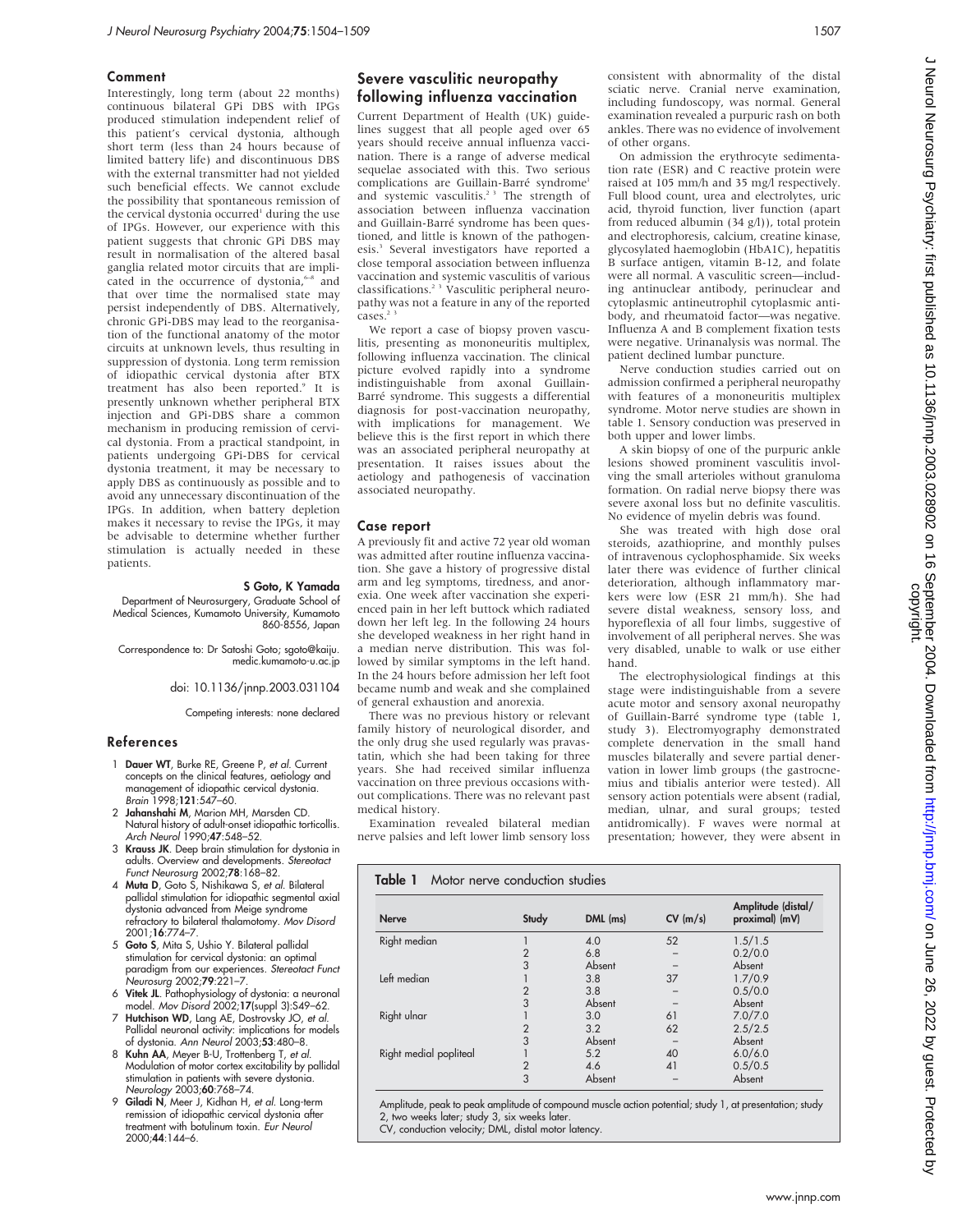both upper and lower limb studies at six weeks.

Review at two months showed some evidence of clinical improvement, but the electrophysiological findings were unchanged. Eight months after her original presentation clinical improvement was still very limited.

## Comment

We describe a case of post-vaccination small vessel vasculitis, with involvement of skin and peripheral nerves, which to our knowledge has not been described before. A causal association between vaccination and a rare complication is hard to establish and in our case is presumptive. The key evidence is biological plausibility and the timing of the complication. Previous studies have shown that the time of peak onset of post-vaccination complications was day 9–12 for the Guillain-Barré syndrome<sup>1</sup> and approximately day 12 for vasculitis.4 Our patient's first neurological event occurred nine days after vaccination.

Our report would lend support to a diversity of pathogenic mechanisms in postvaccination neuropathy. In our case, vasculitis was clinically suspected because of the appearance of the skin rash and the presentation with mononeuritis. Although the nerve biopsy in this case did not show vasculitis it seems highly probable that the same process accounted for both skin and nerve pathology. A previous case series of nerve biopsies from patients with postvaccination Guillain-Barre´ syndrome showed a few scattered histiocytes in the endoneurium along with axonal degeneration.<sup>5</sup> It is unknown whether other cases of Guillain-Barré syndrome after vaccination may have a vasculitic mechanism without prominent clinical features to suggest vasculitis.

Although influenza vaccination is clearly justified on public health grounds, serious complications may result.<sup>4</sup> Our report adds weight to the suggestion that some cases of post-vaccination neuropathy may have a vasculitic aetiology, with treatment implications.

# Acknowledgements

We would like to thank Mrs Sharon Frank and Dr Peter Wilkins.

> J H K Hull Delek Tibetan Hospital, Dharamsala, India

#### S H Mead

National Hospital for Neurology and Neurosurgery, Queen Square, London WC1, UK

> O J Foster, H Modarres-Sadeghi St George's Hospital, Blackshaw Road, London SW17, UK

> > Correspondence to: Dr J H K Hull; jiminio@doctors.org.uk

doi: 10.1136/jnnp.2003.028902

Competing interests: none declared

## References

- 1 Lasky T, Terracciano GJ, Magder L, et al. The Guillain-Barre syndrome and the 1992–1993 and 1993–1994 influenza vaccines. N Engl J Med 1998;339:1797–802.
- 2 Mader R, Narendran A, Lewtas J, et al. Systemic vasculitis following influenza vaccination – report of 3 cases and literature review. J Rheumatol 1993;20:1429–31.
- 3 Kelsall JT, Chalmers A, Sherlock CH, et al. Microscopic polyangiitis after influenza vaccination. J Rheumatol 1997;24:1198-202.
- 4 Nichol KL, Lind A, Margolis KL, et al. The effectiveness of vaccination against influenza in healthy, working adults. N Engl J Med 1995;333:889–93.
- 5 Vital C, Vital A, Gbikpi-Benissan G, et al. Postvaccinal inflammatory neuropathy: peripheral nerve biopsy in 3 cases. J Peripher Nerv Syst 2002;7:163–7.

# Isolated hypesthesia in the right V2 and V3 dermatomes after a midpontine infarction localised at an ipsilateral principal sensory trigeminal nucleus

Isolated cranial nerve palsies are often attributed to lesions of the respective nerves along their extraaxial courses. However, ischaemic or haemorrhagic lesions of the brainstem also cause isolated cranial nerve palsies through involvement of the intraaxial segments of the respective nerves. Small lesions of the brainstem can affect the trigeminal nerve only, although isolated trigeminal nerve palsy occurs less frequently than third or sixth nerve palsy.<sup>1</sup> A case of small medullary infarction was reported in this journal, involving the spinal trigeminal tract and nucleus and presenting as painful trigeminal sensory neuropathy. In this report, the patient presented with orofacial pain and abnormal sensation both of which were confined within ipsilateral maxillary (V2) and mandibular (V3) nerve distribution.<sup>2</sup> A similar isolated sensory distribution in the V2 and V3 dermatomes was observed in our patient with a small dorsolateral midpontine infarction involving a principal sensory trigeminal nucleus. Our case was unique because light touch sensory deficit was restricted to the V2 and V3 dermatomes while the V1 dermatome remained intact. In a small number of previous reports, dorsolateral or entry zone infarction or bleeding at the midpons presented as isolated trigeminal nerve neuropathy which involved all trigeminal dermatomes, although some cases tended to show lesser involvement of the V1 dermatome and more marked involvement of the V2 and V3 areas.

# Case report

A 51 year old man noticed a rubbing sensation on the right edge of his tongue. Then 9 days after onset, this abnormal sensation extended to the right half of his oral cavity including the tongue, gums, and buccal mucosa. The sensation gradually spread to the lower half of the face, from the mandibular nerve division (V3) to the maxillary nerve division (V2). When he woke up the next morning, he was aware of a slight diplopia lasting a few minutes.

At 2 weeks after onset, he visited our hospital because of hypesthesia in the right half of the oral cavity. He had no past history of stroke, hypertension, diabetes mellitus, or hyperlipidemia. A dental examination was normal. On neurological examination, light touch sensation was decreased in the V2 and V3 dermatomes of the right side of his face including the tongue, lips, upper and lower gums, and the hard palate. An evident boundary existed between the impaired sensory area (V2 and V3) and the intact sensory area (V1). Pinprick and temperature sensation were well preserved in the V2 and V3 areas. Slight weakness of the right masseter was detected. All modalities of sensation were preserved in the ophthalmic nerve division (V1). Corneal reflexes were normal. On examination of other cranial nerves we found no abnormalities, including eye movement and taste. Motor weakness of the trunk and the four extremities was not found. Jaw jerk and deep reflexes in the four limbs were normal. Truncal and limb ataxia was not seen. A blink reflex study showed no delayed latency of ipsilateral R1, R2, or contralateral R2 responses on stimulation of the left or right supraorbital nerve (V1). Brain